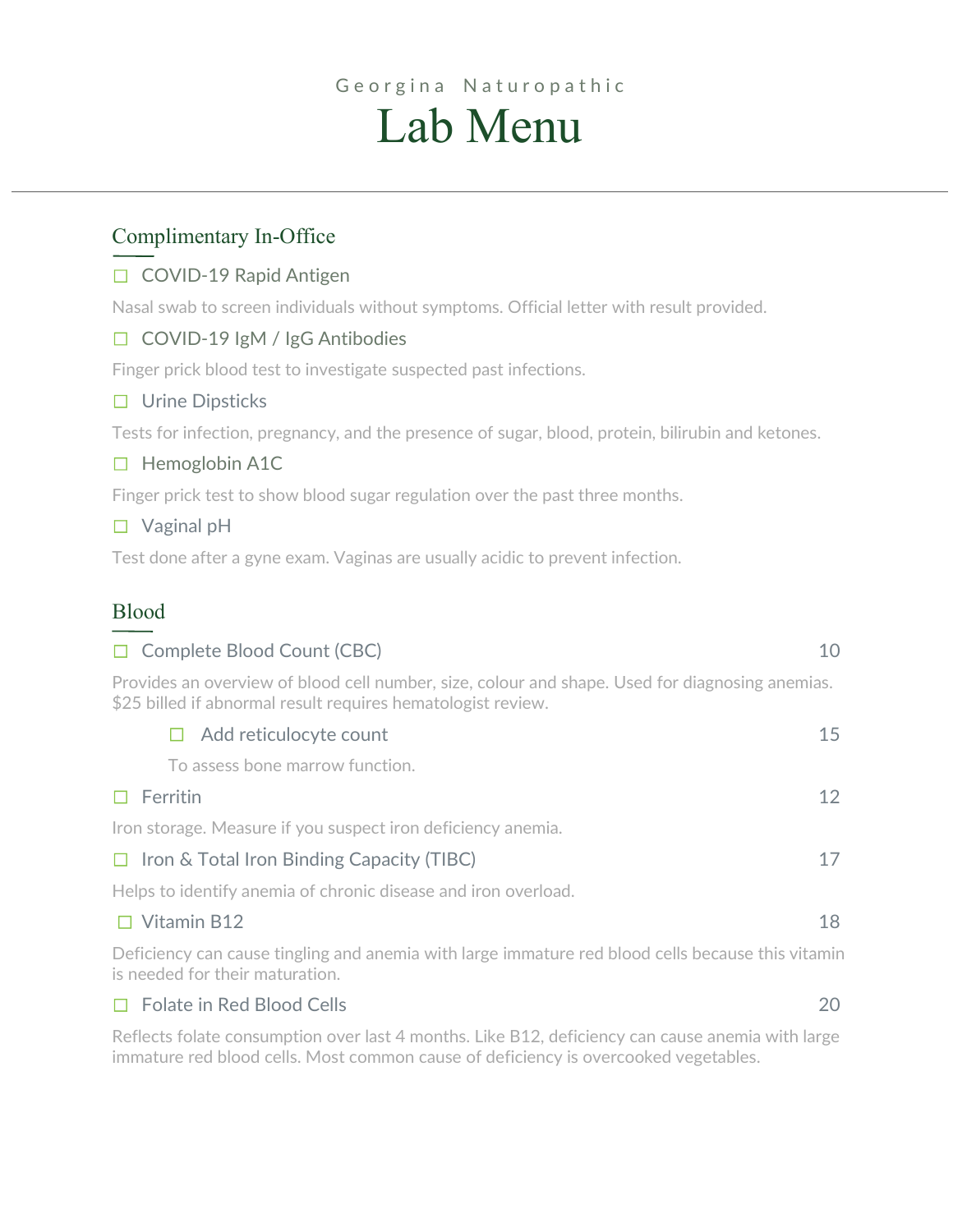## ☐ Anti-Parietal Cell Antibody 34

Checks for autoimmune destruction of parietal cells in the stomach, which normally secrete acid and a protein needed for B12 absorption in the intestines. If you are unable to absorb B12 in the intestines, you can still absorb B12 under the tongue or intramuscularly.

## ☐ Intrinsic Factor Blocking Antibody 28

Another autoimmune interference with B12 absorption in the intestines. If positive, supplement B12 under the tongue or intramuscularly.

| Thyroid Stimulating Hormone (TSH)<br>□                                                                                                                                                                                                                                      | 11 |
|-----------------------------------------------------------------------------------------------------------------------------------------------------------------------------------------------------------------------------------------------------------------------------|----|
| The most important test for assessing thyroid function. Since this hormone signals for the thyroid<br>gland to make hormone, its levels are inversely proportional to the level of actual thyroid<br>hormone. If result is abnormal, \$21 is billed for additional testing. |    |
| Thyroperoxidase Antibody (TPO)                                                                                                                                                                                                                                              | 11 |
| Autoimmune destruction of the enzyme that produces thyroid hormone. Interestingly, this<br>antibody can be present in both hypo- and hyperthyroidism.                                                                                                                       |    |
| Thyrotropin Receptor Antibodies (TSI)                                                                                                                                                                                                                                       | 84 |
| Checks for hyperthyroidism/Graves disease. TSIs mimic TSH, leading your body to overproduce<br>thyroid hormone.                                                                                                                                                             |    |
| Anti-Thyroglobulin Antibody<br>□                                                                                                                                                                                                                                            | 11 |
| Checks for autoimmune or cancer-mediated destruction of thyroid hormone precursor.                                                                                                                                                                                          |    |
| Free T <sub>3</sub><br>П                                                                                                                                                                                                                                                    | 20 |
| Active thyroid hormone. Measure with T4 (inactive thyroid hormone) to see if a selenium<br>deficiency may be causing an issue with activation.                                                                                                                              |    |
| Thyroxine Free (FT4)                                                                                                                                                                                                                                                        | 23 |
|                                                                                                                                                                                                                                                                             |    |
| Islet Cell Antibody<br>Ш                                                                                                                                                                                                                                                    | 28 |
| Present in type 1 diabetes.                                                                                                                                                                                                                                                 |    |
| Anti-Nuclear Antibody (ANA)<br>$\Box$                                                                                                                                                                                                                                       | 23 |
| Order if showing symptoms of lupus. If positive, will require further testing, but a good first step.                                                                                                                                                                       |    |
| Complement 3 & 4<br>$\Box$                                                                                                                                                                                                                                                  | 14 |
| Help to detect various autoimmune and inflammatory conditions, such as ulcerative colitis (UC).                                                                                                                                                                             |    |
| $\Box$ HLA B27                                                                                                                                                                                                                                                              | 28 |
| Genetic marker associated with UC, ankylosing spondylitis, Reiter's syndrome & psoriatic arthritis.                                                                                                                                                                         |    |
| Erythrocyte Sedimentation Rate (ESR)<br>□                                                                                                                                                                                                                                   | 5  |
| Indicates the presence of inflammation.                                                                                                                                                                                                                                     |    |
| <b>C-Reactive Protein (CRP)</b>                                                                                                                                                                                                                                             | 6  |
| Indicates the presence of inflammation.                                                                                                                                                                                                                                     |    |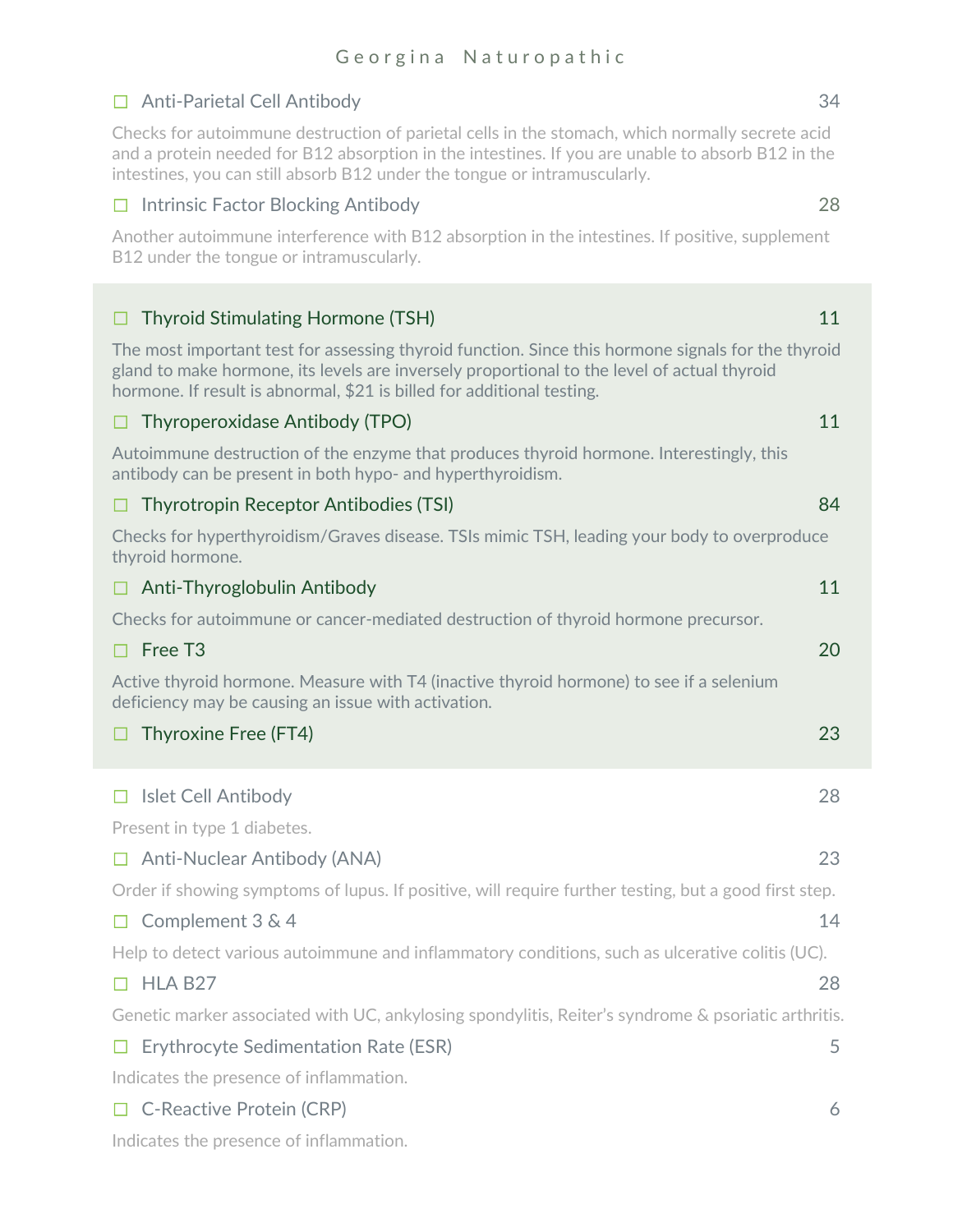## ☐ High Sensitivity CRP 6

Detects small amounts of CRP. More useful for assessing heart disease risk.

## ☐ Apolipoprotein A1 37

Used for transporting fats and cholesterol back to the liver for excretion and inversely related to coronary artery disease risk. This test is usually done with apolipoprotein B to calculate the ratio.

## ☐ Apolipoprotein B 37

Reflects quantity of cholesterol-laden particles in the blood and risk for coronary artery disease.

## ☐ Brain Natriuretic Peptide (BNP) 79

Released when the brain senses high blood volume to promote more peeing. Levels correspond to severity of heart failure because the heart is unable to efficiently pump blood, and it backs up to the brain.

## $\Box$  Galectin 3 90

Used to monitor fibrosis in heart failure.

### ☐ Potassium 5

Monitor when on heart or blood pressure medication, with arrhythmias or muscle weakness.

| $\Box$ Magnesium                                                                                                                                                      |  |
|-----------------------------------------------------------------------------------------------------------------------------------------------------------------------|--|
| Monitor when on heart or blood pressure medication. Deficiency symptoms include muscle<br>cramping and arrhythmias. Also measure if calcium or potassium is abnormal. |  |

## $\Box$  Prothrombin Time (PT) / International Normalized Ratio (INR)  $\Box$

Monitor when on warfarin or suspecting a bleeding or clotting disorder.

| IgE Allergy Test                                                                                                                                                                                                                             | 23  |
|----------------------------------------------------------------------------------------------------------------------------------------------------------------------------------------------------------------------------------------------|-----|
| This test exposes your blood sample to allergens of your choosing, including foods, animals,<br>molds, dust, pollens, latex, drugs and industrial chemicals, and observes for an immediate immune<br>response. Price is per allergen or set. |     |
| $\Box$ Add an interpretation report from LifeLabs                                                                                                                                                                                            | 12  |
| IgE Allergy Test - 19 Foods                                                                                                                                                                                                                  | 204 |
| IgE Allergy Test -16 Inhalants                                                                                                                                                                                                               | 204 |
| IgE Allergy Test - 15 Molds                                                                                                                                                                                                                  | 204 |
| IgG Food Sensitivity Test                                                                                                                                                                                                                    | 314 |
| This test exposes your blood sample to 220 foods and sees which foods trigger a delayed immune                                                                                                                                               |     |

response. Provides a useful guide for a trial elimination of foods that may be causing your abdominal pain, eczema or brain fog.

| $\Box$ 125 Foods Option  | -221 |
|--------------------------|------|
| $\Box$ Vegetarian Option | 272  |
| $\Box$ Add one food      | 21   |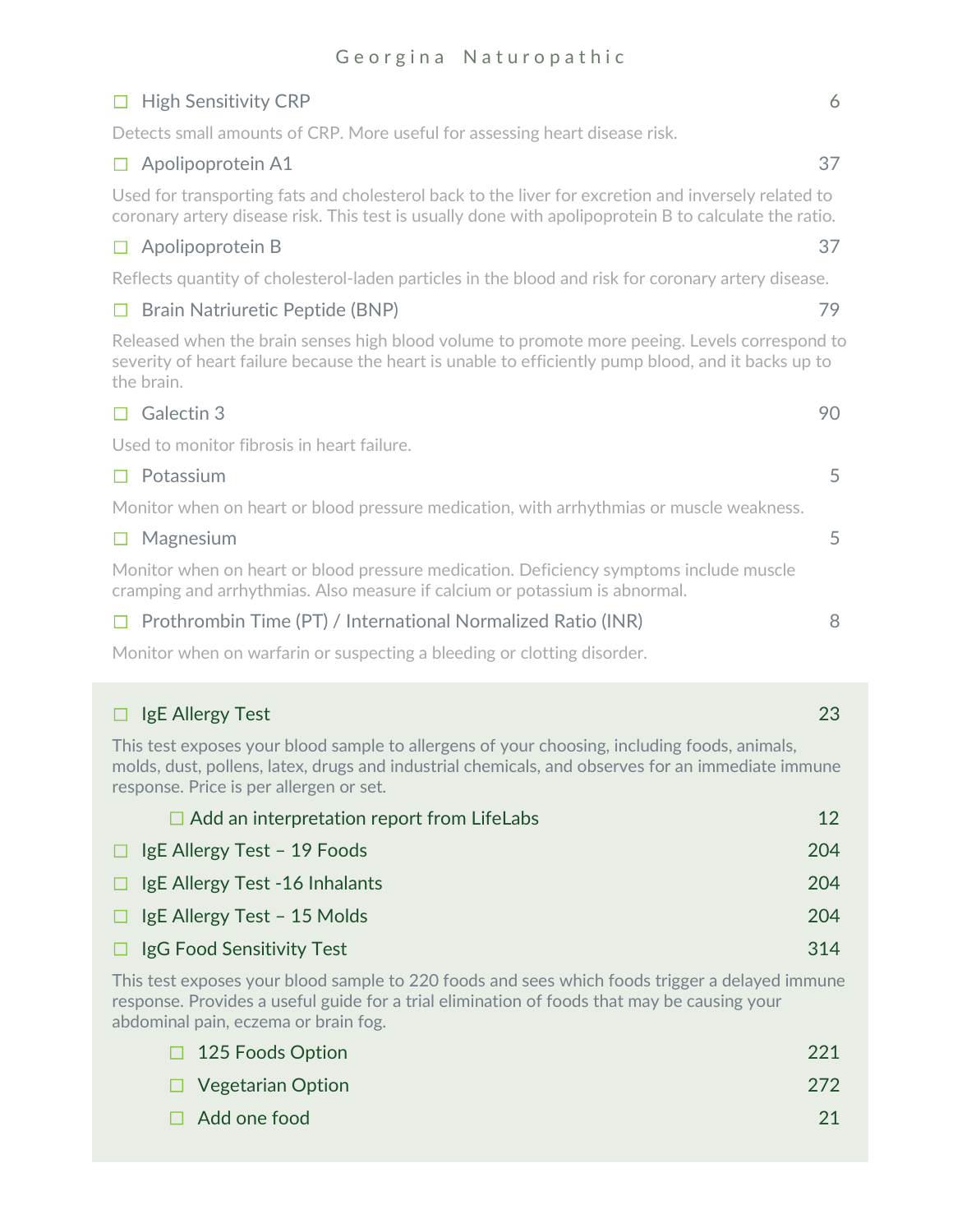## ☐ Lyme Disease Tests 150-692

13 different lyme disease tests are available, including ELISAs, IgG, IgM, IgA, IgG 31 kDa epitope, immunoblots, western blots and panels combining these.

## ☐ Anti-Müllerian Hormone (AMH) 74

Assesses ovarian reserve.

#### ☐ Follicle Stimulating Hormone (FSH) 14

Stimulates maturation of eggs and sperm. Measure as part of a fertility workup, abnormal menstruation, low libido, decreased muscle mass or if a child is late entering puberty. Take sample on cycle day 3, if possible.

### ☐ Luteinizing Hormone (LH) 12

Stimulates ovulation and progesterone formation in people with ovaries, testosterone formation in the testes and puberty in children. Measure with follicle stimulating hormone on cycle day 3.

### $\Box$  Estradiol 31

This form of estrogen comes 80% from ovaries and 20% from fat cells. Measure when you suspect a hormone imbalance, such as abnormal or absent vaginal bleeding, trouble conceiving or undesirable breast enlargement. Take sample on cycle day 3, if possible.

## $\Box$  Estrone 41

This form of estrogen comes 80% from fat cells and 20% from the ovaries; thus, it is the main form of estrogen after menopause. Measure when you suspect a hormone imbalance.

#### ☐ Progesterone 17

Test on cycle day 21 to determine if ovulation has occurred and to determine if levels are high enough to maintain a pregnancy. If high, measure aldosterone.

#### $\Box$  Total Testosterone  $18$

Part of a fertility workup and to investigate erectile dysfunction, presence or absence of masculine features and untimely puberty. Best measured in the morning.

#### $\Box$  Bioavailable Testosterone 60

Testosterone that is not bound and is available to function. Best measured in the morning.

#### $\Box$  Prolactin  $17$

Part of a fertility workup, and to investigate unexpected breast enlargement, lactation and hypothyroidism. Also consider testing with headaches and vision problems to rule out a tumor.

#### $\Box$  Androstenedione  $41$

A sex hormone precursor elevated in polycystic ovarian syndrome due to the absence of ovulation. Also used to monitor prostate health and treatment.

## ☐ Dehydroepiandrosterone Sulphate (DHEAS) 24

Sex hormone precursor that is high in polycystic ovarian syndrome and excess hair growth. It is low in chronic stress because the body makes cortisol instead. If <50% of reference value, you would benefit from adrenal support, such as B vitamins and adaptogen herbs.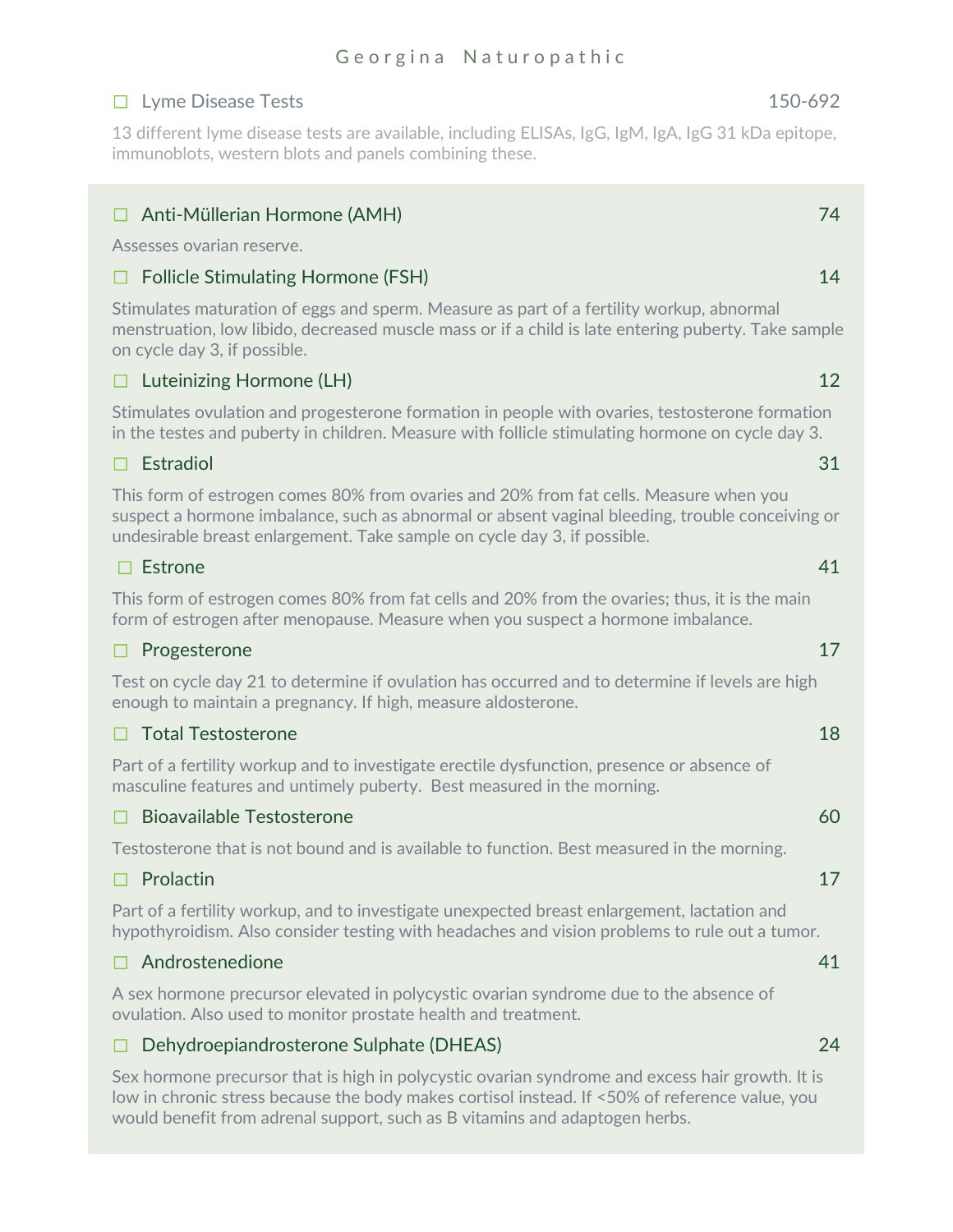| Most active form of testosterone. Used to monitor prostate conditions, excess hair growth or<br>central balding.<br>Leptin<br>$\Box$<br>Satiety hormone secreted primarily by fat cells and biomarker of bone formation. May be<br>deficient in obese children or in children experiencing poor bone growth (observed in children on<br>vegetarian diets). In obese adults, leptin is usually high with cells developing a resistance to it.<br>Insulin-like Growth Factor (IGF)<br>$\Box$<br>Reflects growth hormone status. Can investigate if growing too much or too little.<br>$\Box$ C-Peptide<br>Indicates insulin production by the pancreas.<br>Glucose<br>П<br>Most useful when the test is done fasting. Used to diagnose diabetes.<br>2 h Glucose Tolerance Test (GTT)<br>П<br>Done fasting. You have a sample taken at baseline and 2 h after drinking a sugary drink.<br>Bring a snack for AFTER the test.<br>4 h Insulin Glucose Challenge<br>□.<br>Fasting. No idea what they do here, but it takes 4 hours and they take samples at 6 time points.<br>Bring a snack for AFTER the test.<br>13<br>Hemoglobin A1C<br>□<br>Used to assess long-term blood glucose regulation.<br>Insulin<br>23<br>П<br>Another measure for diabetes. Best done fasting. Must also order fasting-glucose in order to<br>interpret result. Avoid biotin supplementation 24 h before the test. | $\Box$ Dihydrotestosterone (DHT) | 69 |
|-------------------------------------------------------------------------------------------------------------------------------------------------------------------------------------------------------------------------------------------------------------------------------------------------------------------------------------------------------------------------------------------------------------------------------------------------------------------------------------------------------------------------------------------------------------------------------------------------------------------------------------------------------------------------------------------------------------------------------------------------------------------------------------------------------------------------------------------------------------------------------------------------------------------------------------------------------------------------------------------------------------------------------------------------------------------------------------------------------------------------------------------------------------------------------------------------------------------------------------------------------------------------------------------------------------------------------------------------------------------------------------------|----------------------------------|----|
|                                                                                                                                                                                                                                                                                                                                                                                                                                                                                                                                                                                                                                                                                                                                                                                                                                                                                                                                                                                                                                                                                                                                                                                                                                                                                                                                                                                           |                                  |    |
|                                                                                                                                                                                                                                                                                                                                                                                                                                                                                                                                                                                                                                                                                                                                                                                                                                                                                                                                                                                                                                                                                                                                                                                                                                                                                                                                                                                           |                                  | 84 |
|                                                                                                                                                                                                                                                                                                                                                                                                                                                                                                                                                                                                                                                                                                                                                                                                                                                                                                                                                                                                                                                                                                                                                                                                                                                                                                                                                                                           |                                  |    |
|                                                                                                                                                                                                                                                                                                                                                                                                                                                                                                                                                                                                                                                                                                                                                                                                                                                                                                                                                                                                                                                                                                                                                                                                                                                                                                                                                                                           |                                  | 95 |
|                                                                                                                                                                                                                                                                                                                                                                                                                                                                                                                                                                                                                                                                                                                                                                                                                                                                                                                                                                                                                                                                                                                                                                                                                                                                                                                                                                                           |                                  |    |
|                                                                                                                                                                                                                                                                                                                                                                                                                                                                                                                                                                                                                                                                                                                                                                                                                                                                                                                                                                                                                                                                                                                                                                                                                                                                                                                                                                                           |                                  | 34 |
|                                                                                                                                                                                                                                                                                                                                                                                                                                                                                                                                                                                                                                                                                                                                                                                                                                                                                                                                                                                                                                                                                                                                                                                                                                                                                                                                                                                           |                                  |    |
|                                                                                                                                                                                                                                                                                                                                                                                                                                                                                                                                                                                                                                                                                                                                                                                                                                                                                                                                                                                                                                                                                                                                                                                                                                                                                                                                                                                           |                                  |    |
|                                                                                                                                                                                                                                                                                                                                                                                                                                                                                                                                                                                                                                                                                                                                                                                                                                                                                                                                                                                                                                                                                                                                                                                                                                                                                                                                                                                           |                                  | 5  |
|                                                                                                                                                                                                                                                                                                                                                                                                                                                                                                                                                                                                                                                                                                                                                                                                                                                                                                                                                                                                                                                                                                                                                                                                                                                                                                                                                                                           |                                  |    |
|                                                                                                                                                                                                                                                                                                                                                                                                                                                                                                                                                                                                                                                                                                                                                                                                                                                                                                                                                                                                                                                                                                                                                                                                                                                                                                                                                                                           |                                  | 17 |
|                                                                                                                                                                                                                                                                                                                                                                                                                                                                                                                                                                                                                                                                                                                                                                                                                                                                                                                                                                                                                                                                                                                                                                                                                                                                                                                                                                                           |                                  |    |
|                                                                                                                                                                                                                                                                                                                                                                                                                                                                                                                                                                                                                                                                                                                                                                                                                                                                                                                                                                                                                                                                                                                                                                                                                                                                                                                                                                                           |                                  | 27 |
|                                                                                                                                                                                                                                                                                                                                                                                                                                                                                                                                                                                                                                                                                                                                                                                                                                                                                                                                                                                                                                                                                                                                                                                                                                                                                                                                                                                           |                                  |    |
|                                                                                                                                                                                                                                                                                                                                                                                                                                                                                                                                                                                                                                                                                                                                                                                                                                                                                                                                                                                                                                                                                                                                                                                                                                                                                                                                                                                           |                                  |    |
|                                                                                                                                                                                                                                                                                                                                                                                                                                                                                                                                                                                                                                                                                                                                                                                                                                                                                                                                                                                                                                                                                                                                                                                                                                                                                                                                                                                           |                                  |    |
|                                                                                                                                                                                                                                                                                                                                                                                                                                                                                                                                                                                                                                                                                                                                                                                                                                                                                                                                                                                                                                                                                                                                                                                                                                                                                                                                                                                           |                                  |    |
|                                                                                                                                                                                                                                                                                                                                                                                                                                                                                                                                                                                                                                                                                                                                                                                                                                                                                                                                                                                                                                                                                                                                                                                                                                                                                                                                                                                           |                                  |    |

## ☐ Adrenocorticotropic Hormone (ACTH) 67

This hormone orchestrates your stress response by stimulating release of cortisol and adrenaline. Levels of this hormone can reveal pituitary and adrenal issues, since these glands produce and receive the signal of this hormone, respectively.

## $\Box$  Aldosterone 67

This hormone is involved in maintaining blood volume, as reflected in your diastolic blood pressure. If diastolic blood pressure is high, order together with sodium and potassium. If your body cannot make this hormone, it will make sex hormones instead, causing the development of masculine traits. Measure if progesterone is high.

## ☐ Parathyroid Hormone (PTH) 67

Hormone that regulates your blood calcium levels.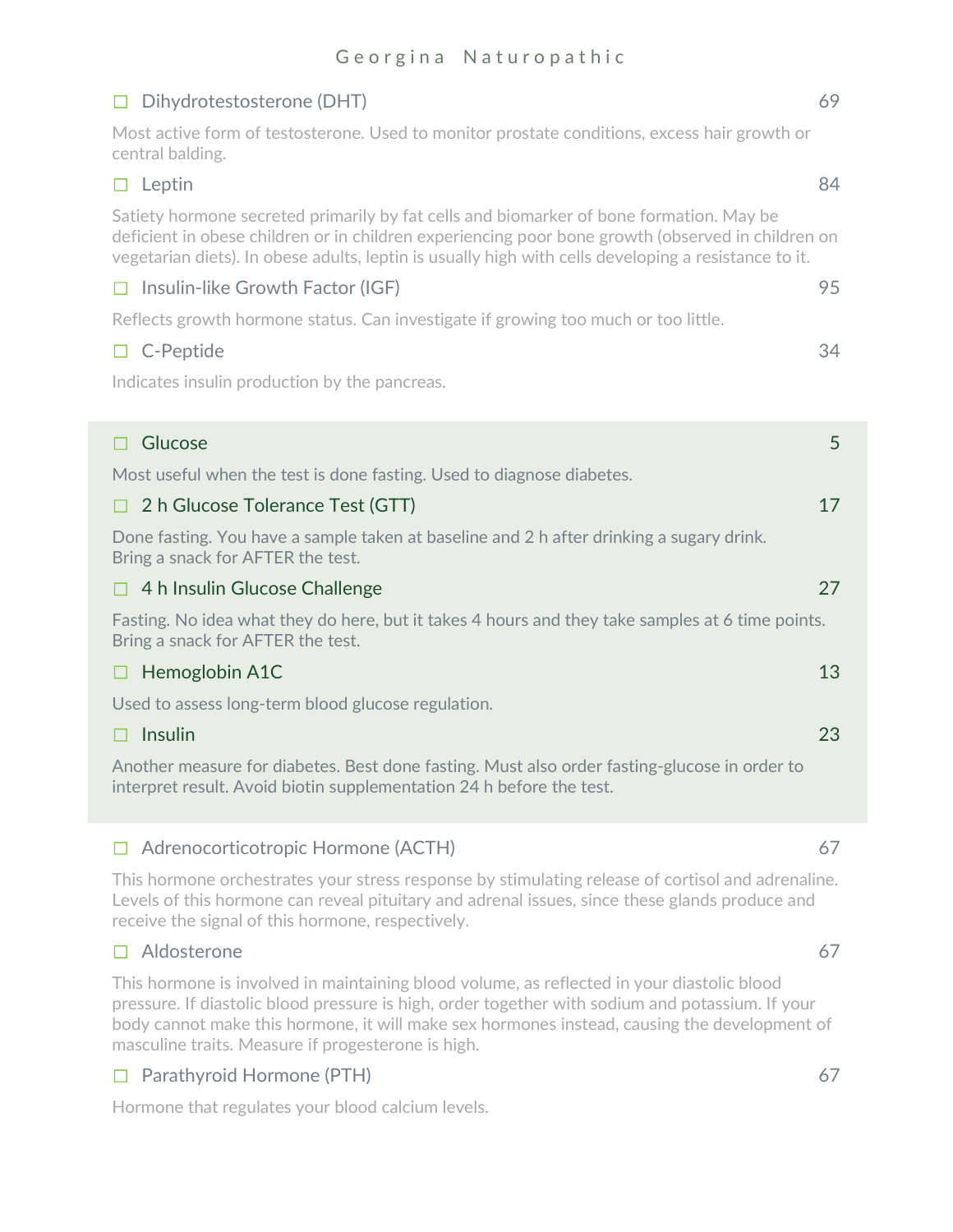|        | $\Box$ Total Calcium                                                                                                                                                                                                                          | 5              |
|--------|-----------------------------------------------------------------------------------------------------------------------------------------------------------------------------------------------------------------------------------------------|----------------|
|        | Used for monitoring over-supplementation of vitamin D (after 6 months of vitamin D injections),<br>and investigating arrhythmias and bone disorders.                                                                                          |                |
|        | $\Box$ Ionized Calcium                                                                                                                                                                                                                        | 12             |
|        | Measures free calcium in the blood that is not being carried by proteins. Useful in seeing if the<br>problem lies with the carrier proteins.                                                                                                  |                |
|        | $\Box$ Phosphate                                                                                                                                                                                                                              | $\overline{4}$ |
|        | Involved in calcium regulation.                                                                                                                                                                                                               |                |
|        | $\Box$ Bicarbonate                                                                                                                                                                                                                            | $\overline{4}$ |
|        | Regulates blood pH. Order with other electrolytes.                                                                                                                                                                                            |                |
|        | $\Box$ Sodium                                                                                                                                                                                                                                 | 5              |
|        | An electrolyte.                                                                                                                                                                                                                               |                |
|        | $\Box$ Chloride                                                                                                                                                                                                                               | 5              |
|        | An electrolyte.                                                                                                                                                                                                                               |                |
|        | $\Box$ Albumin                                                                                                                                                                                                                                | 5              |
|        | An indicator of the liver's protein production abilities. Order with sodium, chloride and<br>bicarbonate for a corrected anion gap calculation.                                                                                               |                |
|        | $\Box$ Total protein                                                                                                                                                                                                                          | $\overline{4}$ |
|        | Order with albumin to determine the albumin-globulin ratio to investigate swelling, malnutrition,<br>liver disease, kidney disease, heart failure, multiple myeloma and inflammatory disorders. Ensure<br>adequate hydration before the test. |                |
|        | $\Box$ Immunoglobulin (IgG, IgA, IgM or IgD)                                                                                                                                                                                                  | 9              |
|        | A low or a high result indicates immunocompromise, leading to recurrent infections. Price per<br>immunoglobulin type.                                                                                                                         |                |
| $\Box$ | <b>lgE</b>                                                                                                                                                                                                                                    | 14             |
| $\Box$ | IgG Fractionation (IgG1, IgG2, IgG3, IgG4)                                                                                                                                                                                                    | 210            |
| $\Box$ | <b>Protein Electrophoresis</b>                                                                                                                                                                                                                | 20             |
|        | To investigate an abnormal albumin, total protein or immunoglobulin result, or if suspecting a<br>protein production disorder, such as multiple myeloma, amyloidosis, lymphoma, leukemia or MS.                                               |                |
|        | Vitamin D 25 Hydroxy                                                                                                                                                                                                                          | 37             |
|        | Vitamin made by sunshine on your skin with calcium regulation and immune functions.                                                                                                                                                           |                |
| □      | Vitamin D 1,25 Hydroxy                                                                                                                                                                                                                        | 82             |
|        | Same as above, but after it has been activated by your kidneys. Can be used to assess<br>cardiovascular risk in patients with psoriasis.                                                                                                      |                |
| H      | Vitamin A (Retinol)                                                                                                                                                                                                                           | 17             |
|        | Used for investigating vitamin A overdose and deficiency.                                                                                                                                                                                     |                |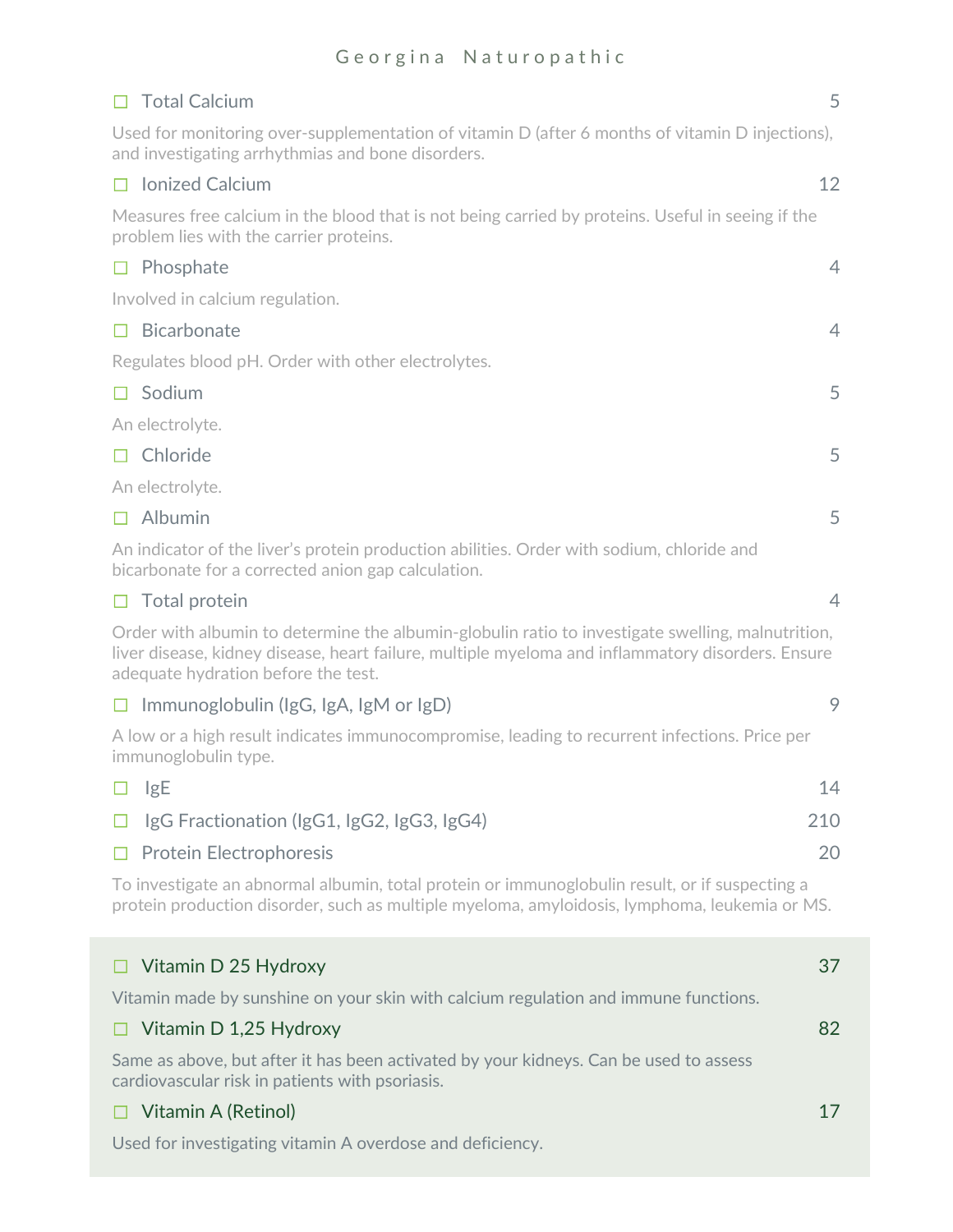## $\Box$  Zinc  $\Box$  21.15

Needed by hair, skin, sperm and taste buds. Deficiency results in the inability to taste.

## ☐ Lactate, Lactic Acid 15

Normal product of glucose breakdown in the absence of oxygen. Elevated when not enough oxygen is getting to cells. You would likely be experiencing rapid breathing, nausea, and sweating.

### ☐ Urate, Uric Acid 5

High during periods of excessive cellular growth and death, such as injuries, cancer and chemo, and in kidney issues. Can confirm presence of gout, if experiencing joint pain.

| Creatinine & eGFR                                                                                                                                                                                                                                        | 5              |
|----------------------------------------------------------------------------------------------------------------------------------------------------------------------------------------------------------------------------------------------------------|----------------|
| Assesses kidney function. Order with urea.                                                                                                                                                                                                               |                |
| Urea<br>П                                                                                                                                                                                                                                                | $\overline{4}$ |
| Amylase<br>□                                                                                                                                                                                                                                             | 5              |
| This enzyme leaks out into your blood with pancreatitis, the symptoms of which are severe<br>abdominal pain, fever, loss of appetite or nausea. Order together with lipase.                                                                              |                |
| Lipase<br>□                                                                                                                                                                                                                                              | 13             |
| Ceruloplasmin<br>$\Box$                                                                                                                                                                                                                                  | 8              |
| This protein carries copper. Investigate if you suspect copper processing or storage issues.                                                                                                                                                             |                |
| $\Box$ Copper                                                                                                                                                                                                                                            | 23             |
| Measure copper directly. Mostly to assess toxicity or deficiency, as in the case of excessive zinc<br>consumption.                                                                                                                                       |                |
| $\Box$ Lead                                                                                                                                                                                                                                              | 23             |
| Heavy metal found in old paints, toys, pipes, cars and many other sources. Any detectable amount<br>is problematic.                                                                                                                                      |                |
| $\Box$ Mercury                                                                                                                                                                                                                                           | 17             |
| To measure short-term occupational exposure. For long-term dietary exposure, consider hair<br>analysis.                                                                                                                                                  |                |
| $\Box$ Metals, Elements Panel, Erythrocytes                                                                                                                                                                                                              | 220            |
| Measures toxic and essential elements packed in red blood cells, including arsenic, boron,<br>cadmium, calcium, cesium, chromium, copper, iron, lead, magnesium, manganese, mercury,<br>molybdenum, phosphorus, potassium, selenium, thallium, and zinc. |                |
| $\Box$ Metal Implant Profile                                                                                                                                                                                                                             | 272            |
| Measures six metals used in orthopedic and dental implants (chromium, cobalt, molybdenum,<br>nickel, titanium, & vanadium). Elevated levels may be associated with excessive wear or corrosion.                                                          |                |
| $\Box$ Trichlorobenzene                                                                                                                                                                                                                                  | 499            |

Occupational hazard for dry cleaners, construction and soil remediation workers, automotive and metal working industries. Chronic exposure can result in memory loss and nervous system issues.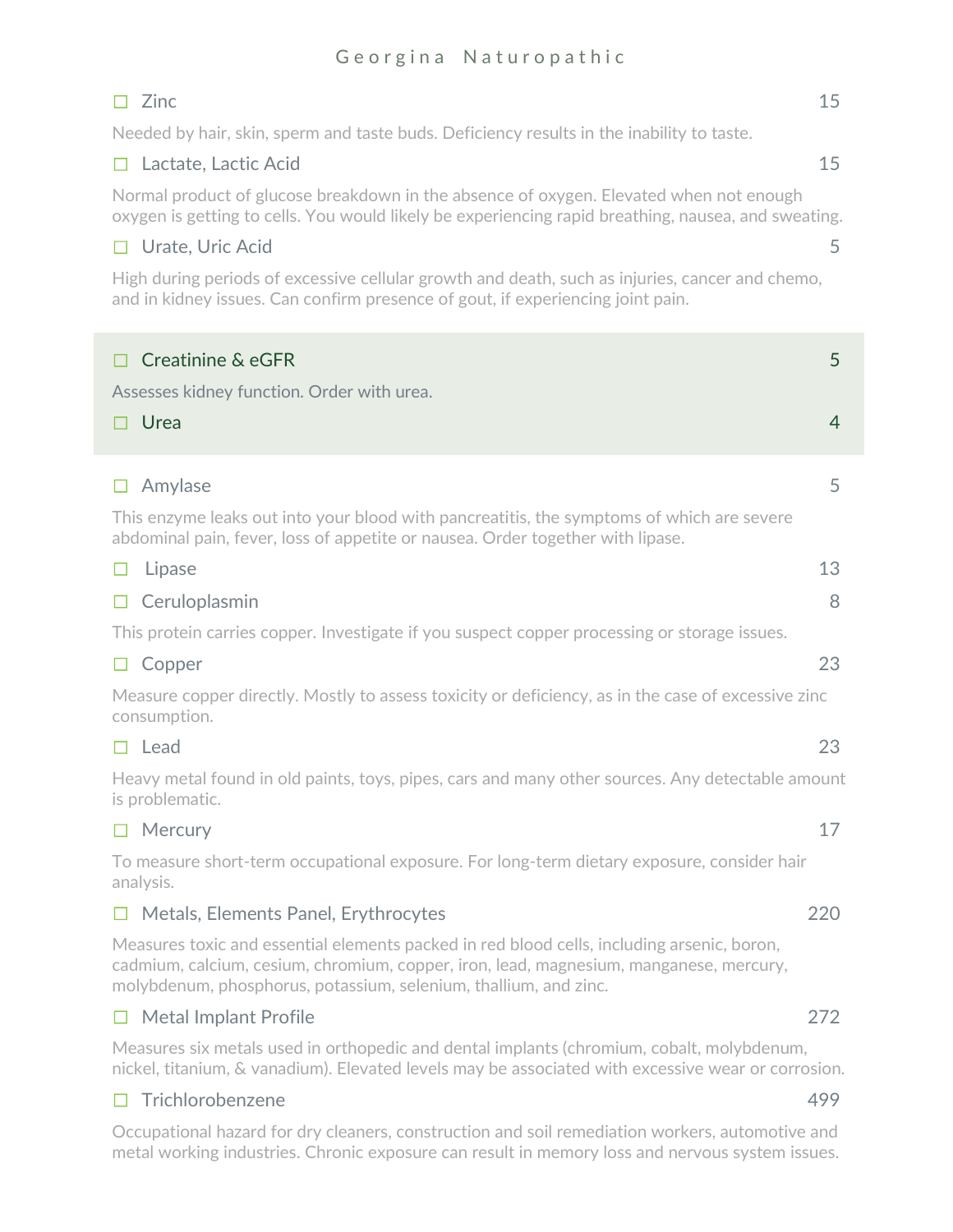## ☐ Prostate Specific Antigen (PSA) 32

Screening for prostate cancer. Opinions are mixed on whether to screen, so best leave it up to you to decide for yourself. If you decide, start at age 50 years if no risk factors are present, or 5 years earlier with family history or of African descent. Best ordered together with PSA ratio to differentiate from benign prostatic hyperplasia in midrange PSA values.

## $\Box$  PSA Ratio 53

## $\Box$  CA125 37

Cancer marker used for following progression and detecting recurrence of ovarian cancer, and for peritoneal spread of colon cancer. Not useful for initial cancer diagnosis.

## $\Box$  CA15-3 21

Cancer marker used for following progression and detecting recurrence of breast cancer. Not useful for initial cancer diagnosis.

## ☐ Carcinoembryonic Antigen (CEA) 37

Cancer marker used for following progression and detecting recurrence of gastrointestinal cancer, especially colon. Not useful for initial cancer diagnosis.

## Blood Combos

## $\Box$  Celiac  $\Box$  126

Includes two tests used to diagnose celiac disease (tissue transglutaminase antibody (tTG) IgA and deamidated gliadin IgG antibodies). Must be consuming gluten for an accurate result.

## ☐ Liver Enzymes & Bilirubin 11

Liver enzymes leak out into the blood when liver cells are damaged. If your skin or eyes are yellowing, you may have excess bilirubin in your blood from the breakdown of red blood cells. This test will help figure out if the issue is before, at, or after the liver.

## ☐ Methylation Panel (B12, Folate, Homocysteine) 69

The body uses methylation to prevent genes from replicating. This is important in cancer prevention. The methylation cycle regenerates substances that are needed for methylation. This cycle requires adequate B12 and folate from the diet, both of which are tested. Homocysteine builds up with the cycle is not working well. It is associated with increased risk of stroke.

## ☐ Glucose-6-Phosphate Dehydrogenase & Complete Blood Count 46

Assesses for drug-induced anemia stemming from an inability to repair damaged red blood cells. Complete blood count assesses current state of red blood cells.

## □ Healthy Living Assessment 105

Assesses iron status, blood sugar and calcium regulation, thyroid, liver and kidney function, electrolytes, clotting, cardiovascular risk and lipids.

## $\Box$  Add folate, B12, ESR, fasting insulin & vitamin D  $\Box$

To check for folate and B12 deficiency anemias and inflammation, and further investigate blood sugar and calcium regulation.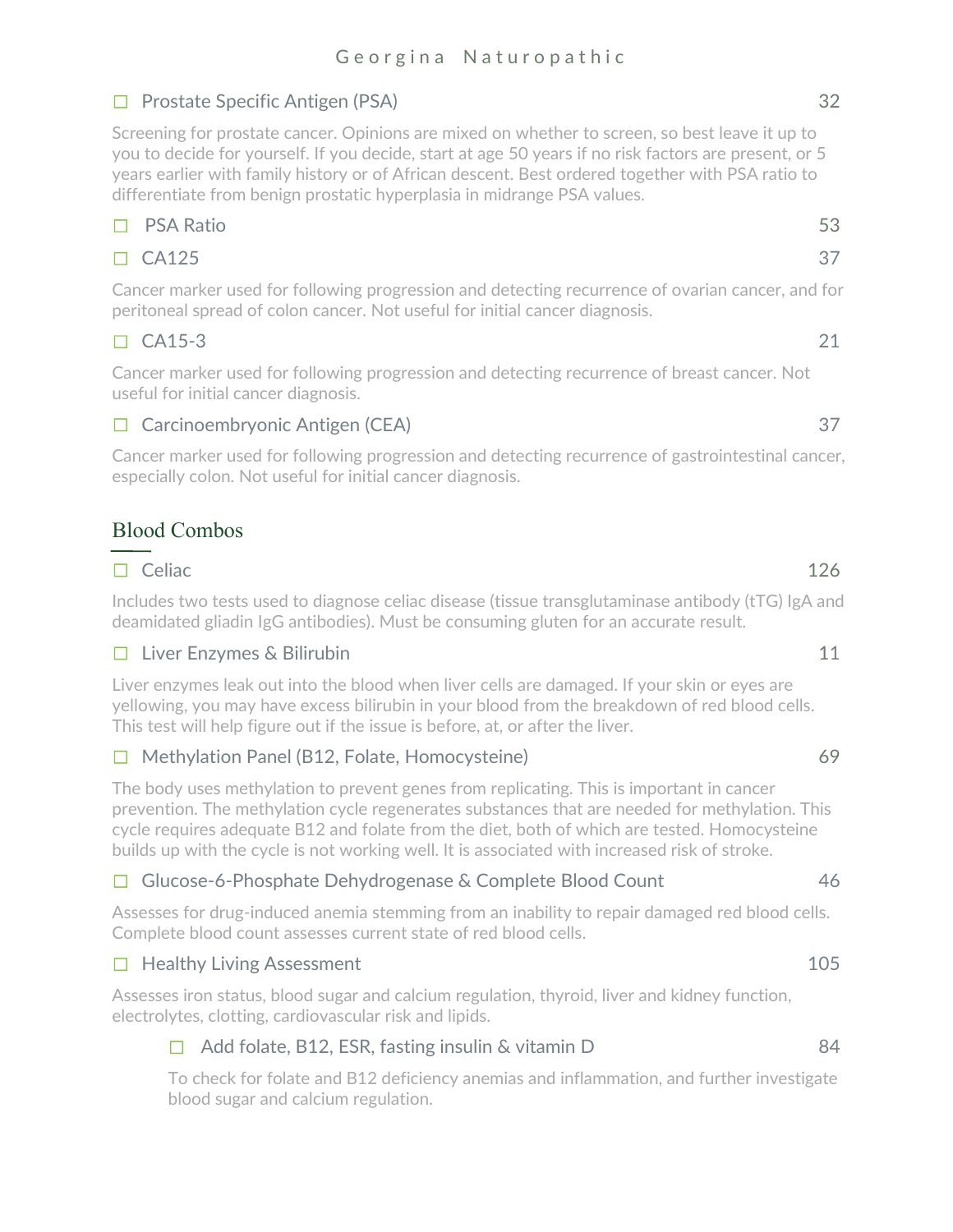## Urine

| $\Box$ Chemical urinalysis                                                                                                                                                       | 6              |
|----------------------------------------------------------------------------------------------------------------------------------------------------------------------------------|----------------|
| Checks for presence of infection, sugar, blood, protein, bilirubin and ketones.                                                                                                  |                |
| $\Box$ Urine culture                                                                                                                                                             | 12             |
| Identifies infection causing organisms.                                                                                                                                          |                |
| $\Box$ Urine microscope                                                                                                                                                          | 3              |
| Identifies urinary tract cells, blood cells, tumor cells, crystals, bacteria, and parasites.                                                                                     |                |
| $\Box$ Urobilinogen                                                                                                                                                              | $\overline{4}$ |
| Measures red blood cell breakdown product.                                                                                                                                       |                |
| $\Box$ Arsenic                                                                                                                                                                   | 71             |
| A heavy metal found in food and water. This test detects exposure in the last few days. Prior to<br>collection, avoid seafood for 72 hours. Available as a 24 h or random urine. |                |

## $\Box$  Cadmium 42

Urine is the best test for this heavy metal, found in food and made airborne by burning cigarettes, batteries, plastics and coal. The test is a random urine.

#### $\Box$  Thallium 63

A heavy metal found in electronics, pesticides, cigarettes and food grown in contaminated soil. Symptoms of exposure are vomiting, diarrhea, leg pains, neuropathy and hair loss. Can be detected up to two months after exposure. Best as a 24 h urine.

## $\Box$  Metals, Toxic Elements 89

Includes the following elements: aluminum, antimony, arsenic, barium, beryllium, bismuth, cadmium, cesium, gadolinium, lead, mercury, nickel, platinum, tellurium, thallium, thorium, tin, tungsten and uranium.

#### ☐ Toxic Element Clearance Profile 178

Includes the following elements: aluminum, antimony, arsenic, barium, cadmium, cesium, gadolinium, gallium, lead, mercury, nickel, niobium, platinum, rubidium, sulfur, thallium, thorium, tin, tungsten and uranium. Timed or 24 h urine.

## □ Comprehensive Urine Elements Profile 178

Includes the following elements: aluminum, antimony, arsenic, barium, bismuth, bismuth, cadmium, calcium, cesium, chromium, cobalt, copper, gadolinium, gallium, iron, lead, lithium, magnesium, mercury, molybdenum, nickel, niobium, platinum, potassium, rubidium, selenium, strontium, sulfur, thallium, thorium, tin, tungsten, uranium, vanadium, and zinc. Timed or 24 h.

## $\Box$  Calcium 5

Used for assessing calcium intake, absorption and loss. Available as 24 h or random urine.

## ☐ Potassium 5

Monitor when on heart or blood pressure medication, or when arrhythmias or muscle spasms occur.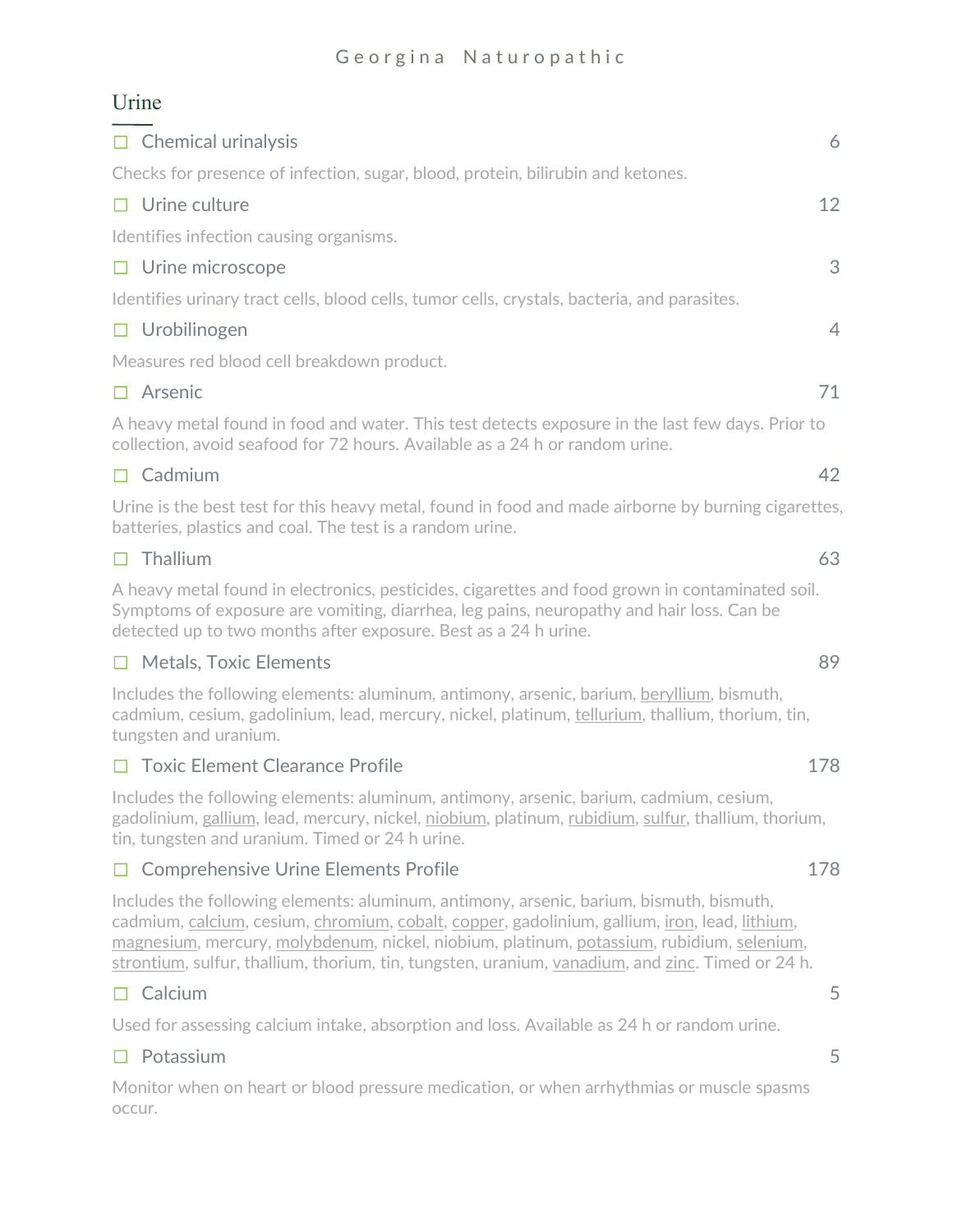## ☐ Creatinine Clearance 9

The gold-standard kidney function test, which is a 24 h urine. You can instead get a decent estimate of your kidney function with the creatinine blood test.

## $\Box$  Porphyrins 34

Combined with iron to make heme. Can build up in the body if this process is defective, as with an inherited enzyme deficiency, liver problem or heavy metal toxicity. Classic symptoms are colored urine, blistering, and mania. 24 h urine.

## $\Box$  Porphyrin Profile 162

A more detailed analysis of individual porphyrin levels. Used for inferring heavy metal exposure and clearance. First morning urine.

## $\Box$  Urate, Uric Acid 4

High during periods of excessive cellular growth and death, such as injuries, cancer and chemo, and in kidney issues. Can confirm presence of gout, if experiencing joint pain.

## Breath

## $\Box$  H. pylori 102

Gastrointestinal bacteria that presents with abdominal pain that is worse on an empty stomach, nausea, frequent burping and bloating. An appointment at LifeLabs is required for sample collection. You will be given a urea drink with tagged carbons. H. pylori has an enzyme to break down the urea to carbon dioxide. If tagged carbons are detected in the carbon dioxide you exhale, H. pylori is likely present.

## ☐ Small Intestinal Bacterial Overgrowth (SIBO) 244

Another cause of frequent burping, bloating and pain is too much bacteria in the small intestine. Usually most of our bacteria are in the large intestine, but if food moves slowly, more bacteria can grow in the small intestine. This test measures exhaled hydrogen and methane gases after drinking a lactulose solution. If the gases measure over 20 ppm within 2 h, excess gas is being made by bacteria in the small intestine. After 2 h, the gas is made by the bacteria in your large intestine, which is normal.

## Hair

## ☐ Metals, Toxic Elements Exposure Profile 89

Measures metals in hair, including aluminum, antimony, arsenic, barium, beryllium, bismuth, cadmium, cesium, chromium, cobalt, copper, gadolinium, germanium, gold, lead, manganese, mercury, nickel, palladium, platinum, selenium, silver, tellurium, thallium, thorium, tin, titanium, tungsten, uranium, vanadium, and zinc. Hair the best way to measure long term dietary mercury exposure, mainly from fish.

## Tissue, discharge, sputum

## $\Box$  PAP 20

Cervical cancer screening. Every 3 years, ages 21 to 69. Sample taken during a gyne exam.